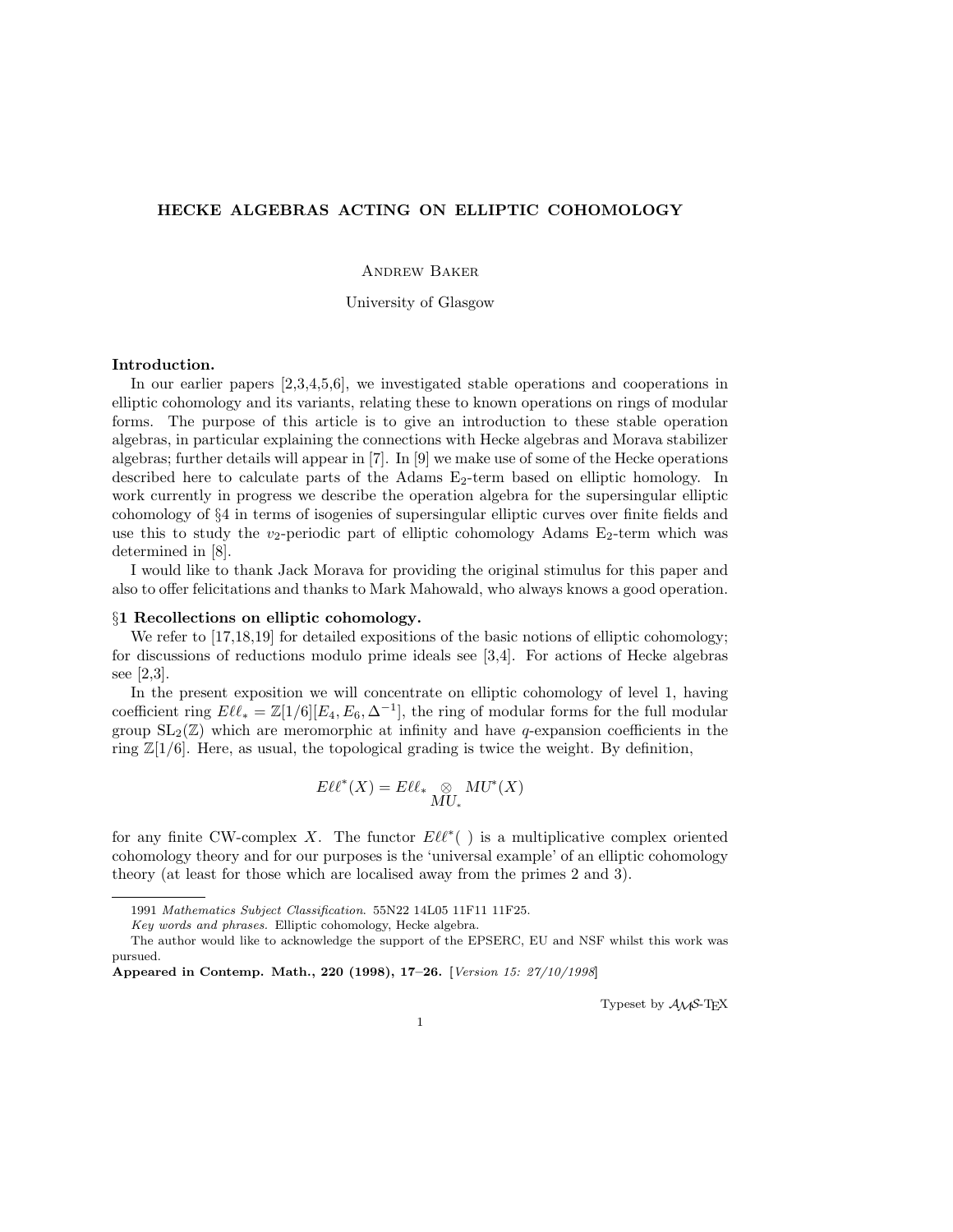#### 2 ANDREW BAKER

In [2], we extended the natural action of the Hecke operator  $T_N$  on the coefficient ring  $E\ell\ell_*$  to a stable operation

$$
T_N: E\ell\ell^*(\ ) \longrightarrow E\ell\ell[1/N]^*(\ )
$$

where the target is elliptic cohomology with  $N$  inverted. These operations satisfy analogues of the usual relations amongst the Hecke operators and this characterises our extensions. These operations are  $\mathbb{Z}[1/6N]$ -linear but *not* multiplicative, although by construction they are symmetrisations of multiplicative stable operations into higher level versions of elliptic cohomology.

#### §2 Recollections on Hecke algebras and a twisted analogue.

For basic definitions of *Hecke algebras* and their structure we refer the reader to [16]. However, we will need a twisted version which so far as we can determine does not explicitly appear in the literature.

Let k be a commutative unital ring, L be a commutative k-algebra, and G be a subgroup of the k-algebra automorphism group of L. Let  $H \leq G$  be a subgroup satisfying the Hecke condition, i.e., for each  $q \in G$ , the indices

$$
[H, gHg^{-1} \cap H]
$$
 and  $[gHg^{-1}, gHg^{-1} \cap H]$ 

are finite. Then we can define the Hecke algebra  $\mathbb{K}[H\backslash G/H]$  as in [16].

Now let  $L^H$  denote the subalgebra of L fixed by H. If we interpret G as acting trivially on  $L^H$ , we can also form the Hecke algebra  $L^H[H\backslash G/H]$ . However, we wish to form a twisted Hecke algebra  $L^H$  {H\G/H} which in the case where  $H = N$  is normal in G, agrees with the usual twisted group ring  $L^N$  { $G/N$ }, well-known to group theorists.

We define the underlying k-module of  $L^H$  { $H\backslash G/H$ } to be

$$
\left\{\sum_{g\colon G/H}\ell_g gH:\forall h\in H,\ \forall g,\ {}^h\ell_g=\ell_{hg}\right\},
$$

where  $\ell_q$  depends only on the coset gH and the sum has finitely nonvanishing terms. We also use the notation of [16] in which  $g: G/H$  means that g ranges over a complete set of representatives of cosets of H in G; similarly  $g: H\backslash G/H$  will mean that  $gH$  ranges over a complete set of (left) representatives of the double coset  $HgH$ , etc.  $L^H$  { $H\setminus G/H$ } can also be identified with the set of left invariant elements in the free left L-module  $L[G/H]$  under the left k-linear action of  $H$  given by

$$
h \cdot \sum_{g \colon G/H} \ell_g g H = \sum_{g \colon G/H} {}^h \ell_g h g H.
$$

Clearly  $L^H$  { $H\backslash G/H$ } is a left  $L^H$ -module. In order to define a product on  $L^H$  { $H\backslash G/H$ }, it suffices to define the product of generators of the form

$$
\lambda_g = \sum_{k \; : \; H/gHg^{-1} \cap H} \ell_{kg} kgH
$$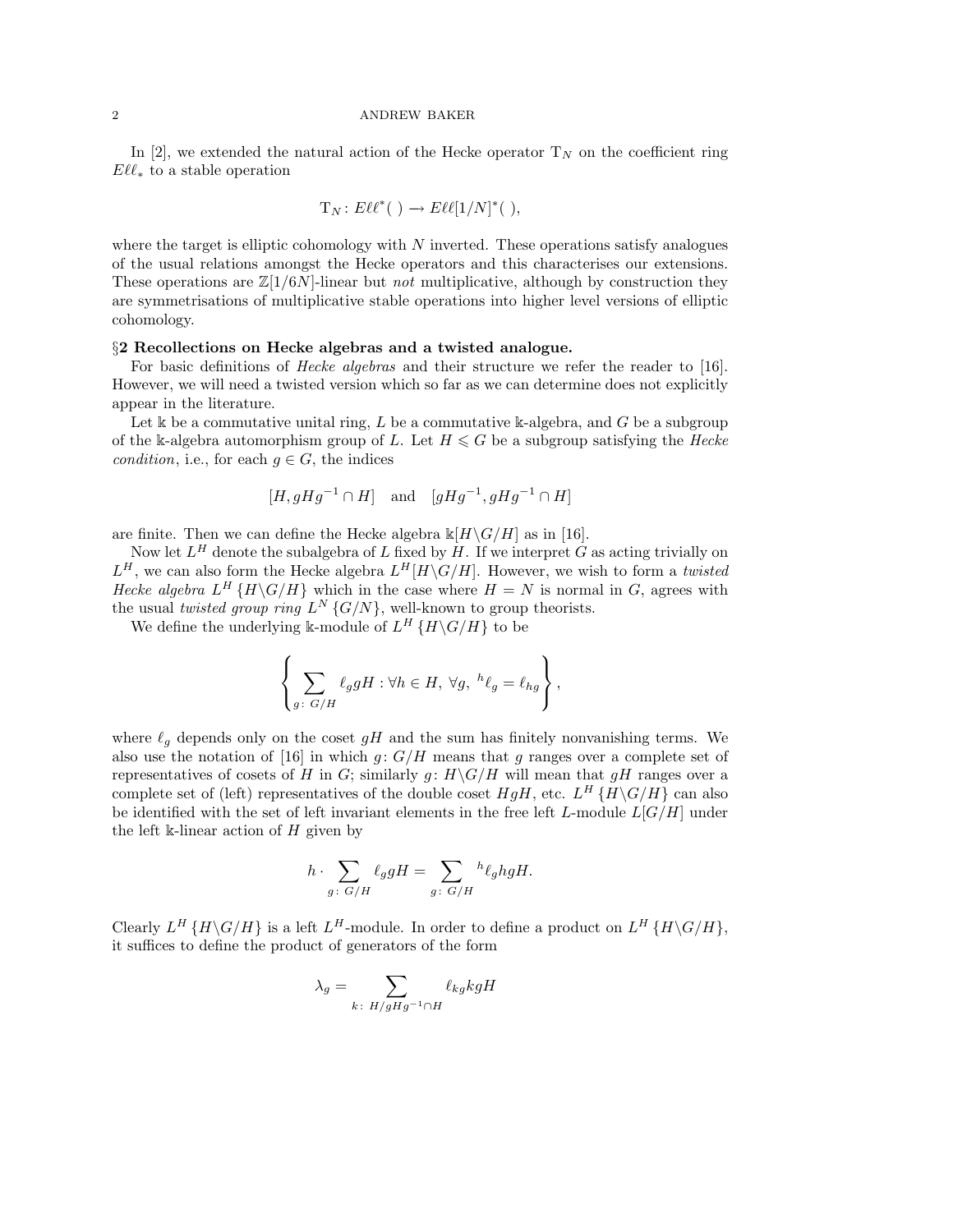and

$$
\lambda_{g'} = \sum_{k': H/g'Hg'^{-1}\cap H} \ell_{k'g'}k'g'H.
$$

Therefore we set

$$
\lambda_g \cdot \lambda_{g'} = \sum_{\substack{k \colon H/gHg^{-1} \cap H \\ k' \colon H/g'Hg'^{-1} \cap H}} \ell_{kg}^{kg} \ell_{k'g'} k g k' g'H.
$$

It can be verified that this product does indeed make  $L^H$  { $H \setminus G/H$ } into a k-algebra, but not always an  $L^H$ -algebra. In fact, there is far more structure in this object. The most transparent way to understand this is to pass to a dual object,

$$
\mathrm{Map}_H^{\mathrm{f}}(G/H, L) = \left\{ f : G/H \longrightarrow L : \forall g \colon G/H, \forall h \in H, \ f(hgH) = {}^h f(gH) \right\},\
$$

where Map<sup>f</sup> denotes the set of finitely supported maps  $G/H \longrightarrow L$ .

It is then possible to define a Hopf algebroid structure upon  $\operatorname{Map}_H^{\mathsf{f}}(G/H,L)$ , as explained in [7]. In examples of interest to topologists, this gives twisted Hecke algebras closely related to cooperation algebras in (co)homology theories. For example, in the case of elliptic cohomology we have the twisted Hecke algebra

$$
E\ell\ell_* \otimes \mathbb{Q}\{\mathrm{SL}_2(\mathbb{Z}) \setminus \mathrm{GL}_2(\mathbb{Q})/\, \mathrm{SL}_2(\mathbb{Z})\} =
$$
  

$$
(\widetilde{E\ell\ell_*} \otimes \mathbb{Q})^{\mathrm{SL}_2(\mathbb{Z})}\{\mathrm{SL}_2(\mathbb{Z}) \setminus \mathrm{GL}_2(\mathbb{Q})/\, \mathrm{SL}_2(\mathbb{Z})\},
$$

where  $\widetilde{E\ell\ell_*}$  is the union of a tower of finite Galois extensions of  $E\ell\ell_*$ . This is closely related to the structure of the cooperation Hopf algebroid  $E\ell^*$ , E $\ell\ell$ , the details appearing in [6,7].

## §3 Ordinary reduction.

For any prime p greater than 3, there is a reduction of elliptic cohomology modulo  $p$ , whose coefficient ring is  $E\ell\ell_*/(p)$ . This coefficient ring is a graded PID, since the ring  $E\ell\ell_*$ has dimension 2. We can map this ring into the (ungraded) ring  $\mathbb{F}_p((q))$  by sending the residue class  $F \pmod{p} \in E\ell\ell_{2n}/(p)$  to its reduced q-expansion,

$$
\tilde{F}(q) \pmod{p}.
$$

However, this is not a monomorphism, since for example we have

(3.1) 
$$
\tilde{E}_{p-1}(q) \equiv 1 \pmod{p}.
$$

Indeed, for any pair of modular forms

$$
F \in E\ell\ell_{2n}, \quad G \in E\ell\ell_{2n+p-1}
$$

satisfying

$$
\tilde{F}(q) \equiv \tilde{G}(q) \pmod{p},
$$

the element  $FE_{p-1}-G$  is in the kernel of this q-expansion modulo p map. We use this to define the *ordinary reduction at p* of elliptic cohomology. Note that the element  $E_{p-1}$ will be invertible as a consequence of Equation  $(3.1)$ . At the other extreme, in §4 we will consider the *supersingular reduction at p*, in which  $E_{p-1}$  will be contained in a prime ideal.

We follow closely the ideas described by Serre in [25,24]. However, it should be noted that we are working with the ring of modular forms which are meromorphic at infinity, whereas he works in the ring of holomorphic modular forms. This difference is insignificant because of the following easily verified fact.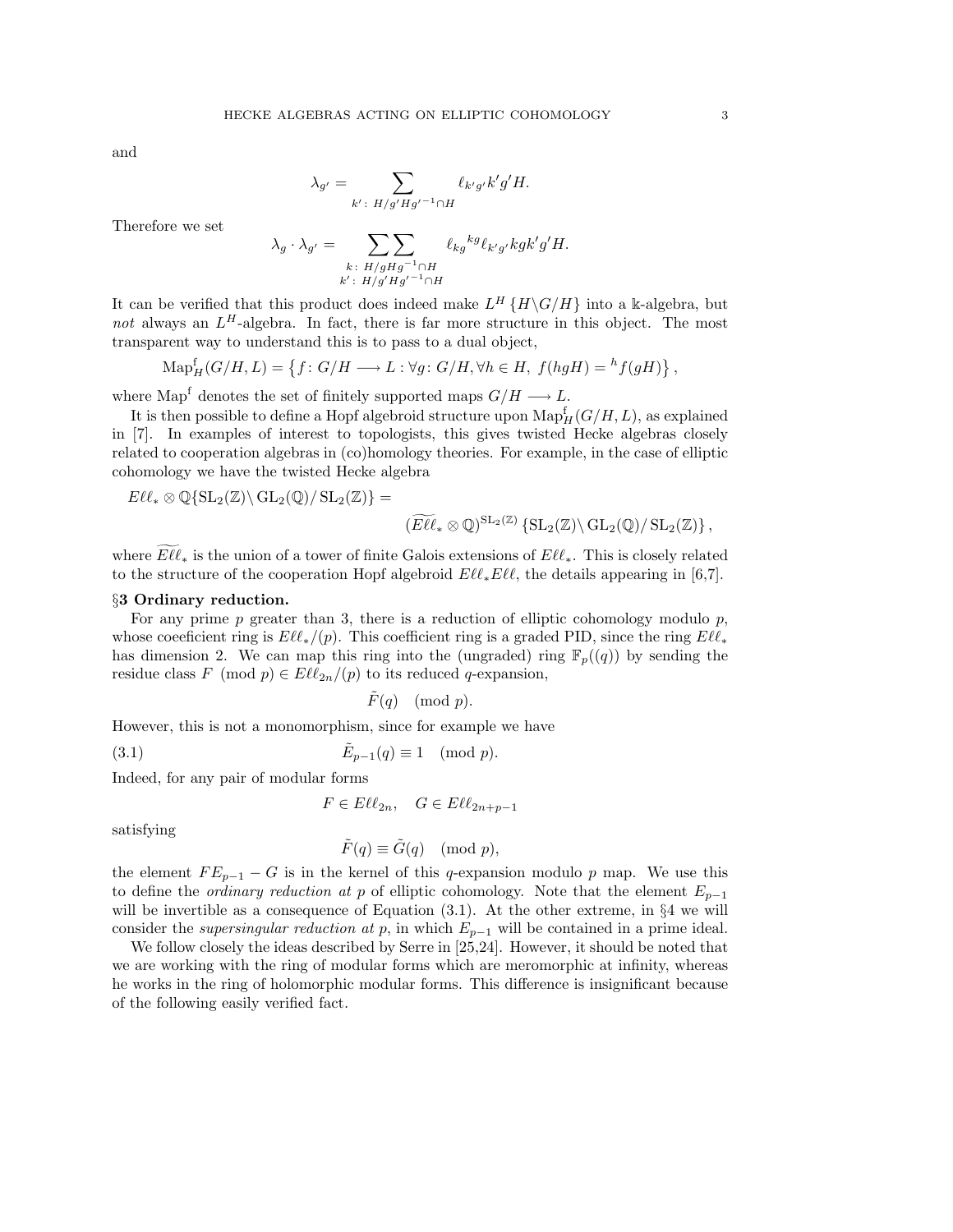**Lemma 3.1.** Let  $p$  be a prime greater than 3. Then in the ring of holomorphic modular forms with q-expansion coefficients in  $\mathbb{Z}_{(p)}$ , the element  $E_{p-1}$  is not divisible by  $\Delta$ ; this continues to hold after reduction modulo p.

We can view the image of  $E\ell^*(p)$  in  $\mathbb{F}_p((q))$  as a graded field, with grading group some quotient of  $\mathbb{Z}/(p-1)$ , since  $E_{p-1}$  is of weight  $p-1$ . The following result is discussed in [25] and was proved originally by Swinnerton-Dyer and Serre.

**Theorem 3.2.** For each prime  $p > 3$ , the image of  $E\ell^*(p)$  in  $\mathbb{F}_p((q))$  is the  $\mathbb{Z}/2(p - 1)$ graded ring

$$
E\ell\ell_*/(p,E_{p-1}-1).
$$

Moreover, this is a graded integral domain; equivalently,  $E_{p-1} - 1$  is a prime element in  $E\ell\ell_*/(p)$  viewed as an ungraded ring.

As a consequence, we can form the ordinary reduction of elliptic cohomology at  $p$  as the functor

$$
E\ell\ell[1]^*(\ )=E\ell\ell[1]_*\underset{E\ell\ell_*/(p)}{\otimes}(E\ell\ell/(p))^*(\ ),
$$

where we set

$$
E\ell\ell[1]_* = E\ell\ell/J_1,
$$

with the ideal  $J_1$  being generated by p together with all the homogeneous elements in the kernel of the map into  $\mathbb{F}_p((q))$ .

**Theorem 3.3.** The functor  $E\ell\ell[1]^*$  ( ) is a multiplicative complex oriented cohomology theory on finite CW-complexes.

The proof of this uses the Landweber Exact Functor Theorem in its modulo p version, together with the fact that working modulo p we can identify  $E_{p-1}$  with the Hazewinkel generator  $v_1$  (i.e., the [p]-series of the canonical formal group law over  $E\ell\ell_*/(p)$  begins with the term  $E_{p-1}X^p$  up to a unit in  $\mathbb{F}_p^{\times}$ . It seems more natural to replace this Z-graded theory with the  $\mathbb{Z}/2(p-1)$ -graded theory

$$
E\ell\ell[1]^\bullet(\ )=E\ell\ell[1]_\bullet\underset{E\ell\ell_*/(p)}{\otimes}(E\ell\ell/(p))^*(\ )
$$

where

$$
E\ell\ell[1]_{\bullet} = E\ell\ell_{\ast}/(p, E_{p-1} - 1).
$$

The even part of this grading is best viewed as coming from the subgroup of  $(p-1)$ st roots of unity in  $\mathbb{Z}_p^{\times}$ , the units of p-adic integers  $\mathbb{Z}_p$ . Indeed there is an integral version of this cohomology theory whose coefficient ring can be identified with the ring of meromorphic p-adic modular forms obtained from the holomorphic version of Serre [24] (with integral q-expansion coefficients); this is naturally graded on  $\mathbb{Z}_p^{\times}$ .

The Hecke algebra

$$
H_{(p)} = \bigotimes_{\substack{\ell \text{ prime} \\ \ell \neq p}} \mathbb{Z}_{(p)}[\mathrm{T}_{\ell}, \mathrm{T}_{\ell, \ell}, \mathrm{T}_{\ell, \ell}^{-1}]
$$

acts upon the cohomology theory  $E\ell\ell[1]^*$  ( ). However, there are also two other operations  $U_p, V_p$  acting, as described in [3]. Moreover, these do not commute, so there is a noncommutative stable operation algebra acting. To understand this, we need to recall a result of Serre [24].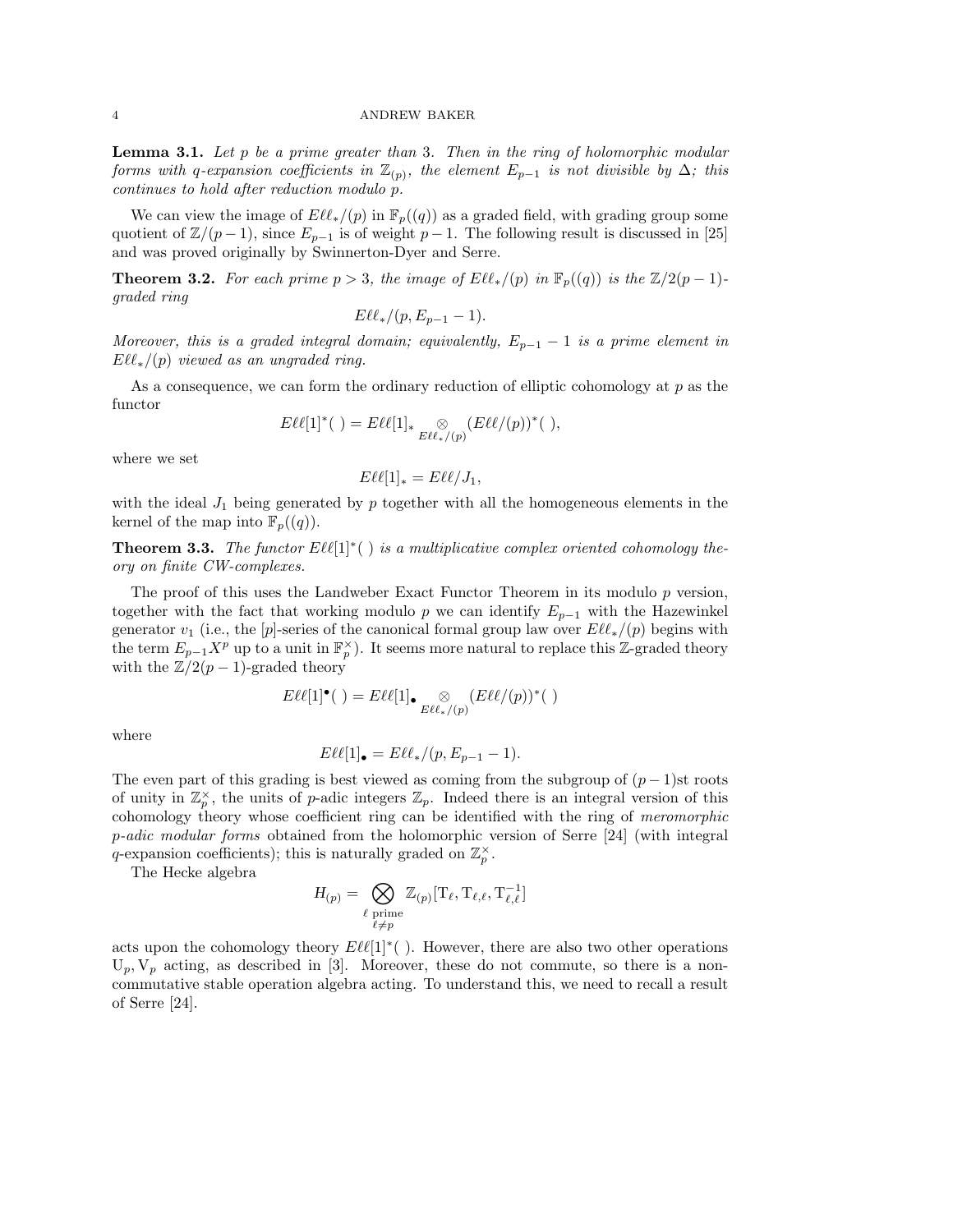**Theorem 3.4.** Let F be a modular form for the congruence subgroup  $\Gamma_0(p)$ , whose qexpansion at each cusp has coefficients in  $\mathbb{Z}_{(p)}$ . Then F is a p-adic modular form for  $SL_2(\mathbb{Z})$ . In particular, for each natural number  $k > 0$ , there exists a modular form G for  $SL_2(\mathbb{Z})$  with q-expansion coefficients in  $\mathbb{Z}_{(p)}$  and an integer  $t \geq 0$  such that

$$
\tilde{F}(q) \equiv \tilde{G}(q) E_{p-1}^{tp^{k-1}} \pmod{p^k}.
$$

Thus when working modulo p or p-adically, we are in effect working with modular forms for  $\Gamma_0(p)$  in a suitable sense, since any modular form for  $SL_2(\mathbb{Z})$  is automatically one for  $\Gamma_0(p)$ .

Now modular forms for  $\Gamma_0(p)$  can be viewed as functions on the space of pairs  $(L, P)$ , where L is a lattice and  $P \leq \mathbb{C}/L$  is a subgroup of order p. Such a function has two qexpansions, corresponding to the two cusps i $\infty$  and 0, and these are interchanged by the matrix  $0 -1$ is, corresponding to the two cusps  $1 \infty$  and 0, and these are interchanged by the  $\begin{pmatrix} 0 & -1 \\ 1 & 0 \end{pmatrix}$ . Following the account in [16], for each  $N \ge 1$ , we introduce the set of matrices

$$
M_2^0(N) = \left\{ \begin{pmatrix} a & b \\ c & d \end{pmatrix} \in M_2(\mathbb{Z}) : c \equiv 0 \pmod{p}, \ p \nmid a, \ \det\begin{pmatrix} a & b \\ c & d \end{pmatrix} = N \right\}
$$

for  $0 < N \in \mathbb{Z}$ . Then the Hecke algebra  $\mathbb{Z}[\Gamma_0(p) \setminus \bigcup_{p \nmid N} M_2^0(N) / \Gamma_0(p)]$  acts upon  $E\ell\ell[1]_*$ and the cohomology theory  $E\ell\ell[1]^*$  ().

### §4 Supersingular reduction.

Let  $p > 3$  be a prime. We will consider supersingular elliptic cohomology at p. This is described in detail in [4] and here we confine ourselves to a brief account.

In general, the graded ideal  $J_2 = (p, E_{p-1}) \triangleleft E\ell\ell_*$  is not prime. However, an argument due to Serre and related to the proof of Theorem 3.2 gives the following.

**Proposition 4.1.** In  $E\ell\ell_*/(p)$ , the prime factors  $\pi_1, \pi_2, \ldots, \pi_d$  of  $E_{p-1}$  all have multiplicity 1. Hence, the quotient ring is a product of graded fields

$$
E\ell\ell_*/(p,E_{p-1})\cong \prod_{1\leqslant k\leqslant d}E\ell\ell_*/(p,\pi_k).
$$

In [4] we showed there is a ring homomorphism  $h_2: K(2)_* \longrightarrow E\ell\ell_*/(p, E_{p-1})$  classifying the natural formal group law over the target (or rather its canonical p-typification), and so we can form the functor

$$
(E\ell\ell/(p,E_{p-1}))^*(\ )=E\ell\ell_*/(p,E_{p-1})\underset{K(2)_*}{\otimes}K(2)^*(\ ),
$$

on finite CW-complexes. Similarly, we can form theories

$$
(E\ell\ell/(p,\pi_k))^*(\ )=E\ell\ell_*/(p,\pi_k)\underset{K(2)_*}{\otimes}K(2)^*(\ )\quad(1\leqslant k\leqslant d).
$$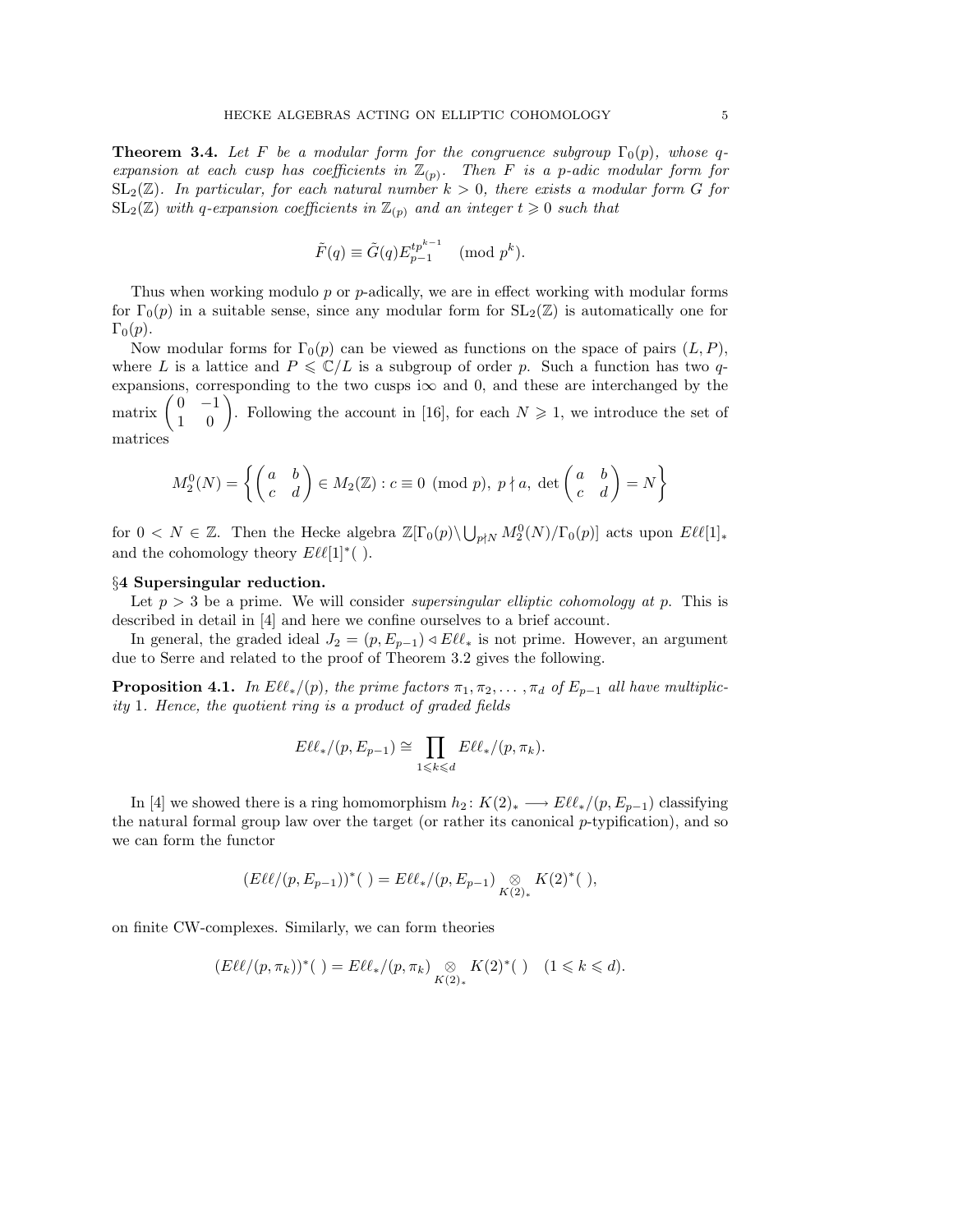#### 6 ANDREW BAKER

**Theorem 4.2.** The functor  $(E\ell\ell/(p, E_{p-1}))^*$  (*)* is a multiplicative complex oriented cohomology theory on finite CW-complexes. Moreover, there is a natural splitting of algebra theories over  $K(2)$ <sup>\*</sup> $( )$ ,

$$
(E\ell\ell/(p,E_{p-1}))^*(\ )\cong \prod_{1\leq k\leq d} (E\ell\ell/(p,\pi_k))^*(\ ).
$$

We refer to all of these theories *supersingular reductions of elliptic cohomology*.

The p-local Hecke algebra  $H_{(p)}$  acts on the theory  $(E\ell\ell/(p, E_{p-1}))^*$  () since the ideal  $(p, E_{p-1})$  is invariant under the actions of all the Hecke operators. This can be seen using the fact that the q-expansion of  $E_{p-1}$  is congruent to 1 (mod p); indeed the supersingular quotient ring is investigated in [22]. It also follows from our construction of the Hecke operators since in  $E\ell\ell_*/(p), E_{p-1}$  is the image of  $v_1$  under the map  $MU_* \longrightarrow E\ell\ell_*$  classifying the canonical formal group law. However, in general the prime ideals  $(p, \pi_k)$  are not preserved under the Hecke operators, as was shown explicitly in the MSc thesis of R. Field [11]. Thus we cannot expect that the Hecke algebra will preserve the decomposition of Theorem 4.2.

Let us analyse in detail one of the quotient graded fields of Theorem 4.1. We set  $\pi = \pi_k$ , for  $1 \leq k \leq d$ . Using ideas of [4], we define the element  $W = W_{\pi} \in E\ell\ell_{2w}/(p,\pi)$  by

$$
W = \begin{cases} E_6 & \text{if } \pi = E_4, \\ E_4 & \text{if } \pi = E_6, \\ E_6 E_4^{-1} & \text{otherwise.} \end{cases}
$$

Here we also set

$$
w = \begin{cases} 6 & \text{if } \pi = E_4, \\ 4 & \text{if } \pi = E_6, \\ 2 & \text{otherwise.} \end{cases}
$$

Using results from [4] we obtain the following.

Theorem 4.3. There is an isomorphism of graded fields

$$
E\ell\ell_*/(p,\pi) \cong \mathbb{F}_{p^e}[W,W^{-1}],
$$

where  $e = 1, 2$  depending upon p and  $\pi$ . Moreover, if  $e = 2$ , there are exactly two such isomorphisms.

**Proof.** Only the last sentence needs comment. Let F be the degree 0 part of  $E\ell^*(p, \pi)$ . Then there is an  $\alpha \in \mathbb{F}$  such that

$$
E_4 = \alpha W^2, \quad \text{and} \quad E_6 = \alpha W^3.
$$

Now we can identify F with  $\mathbb{F}_{p^2}$  by identifying  $\alpha$  with one of the roots of the minimal polynomial of  $\alpha$  in  $\mathbb{F}_{p^2}$ , but of course there are exactly two ways to do this.

The details of this proof suggest that we consider the Frobenius operation

$$
\text{Fr} \colon E\ell\ell_*/(p,\pi) \longrightarrow E\ell\ell_*/(p,\pi)
$$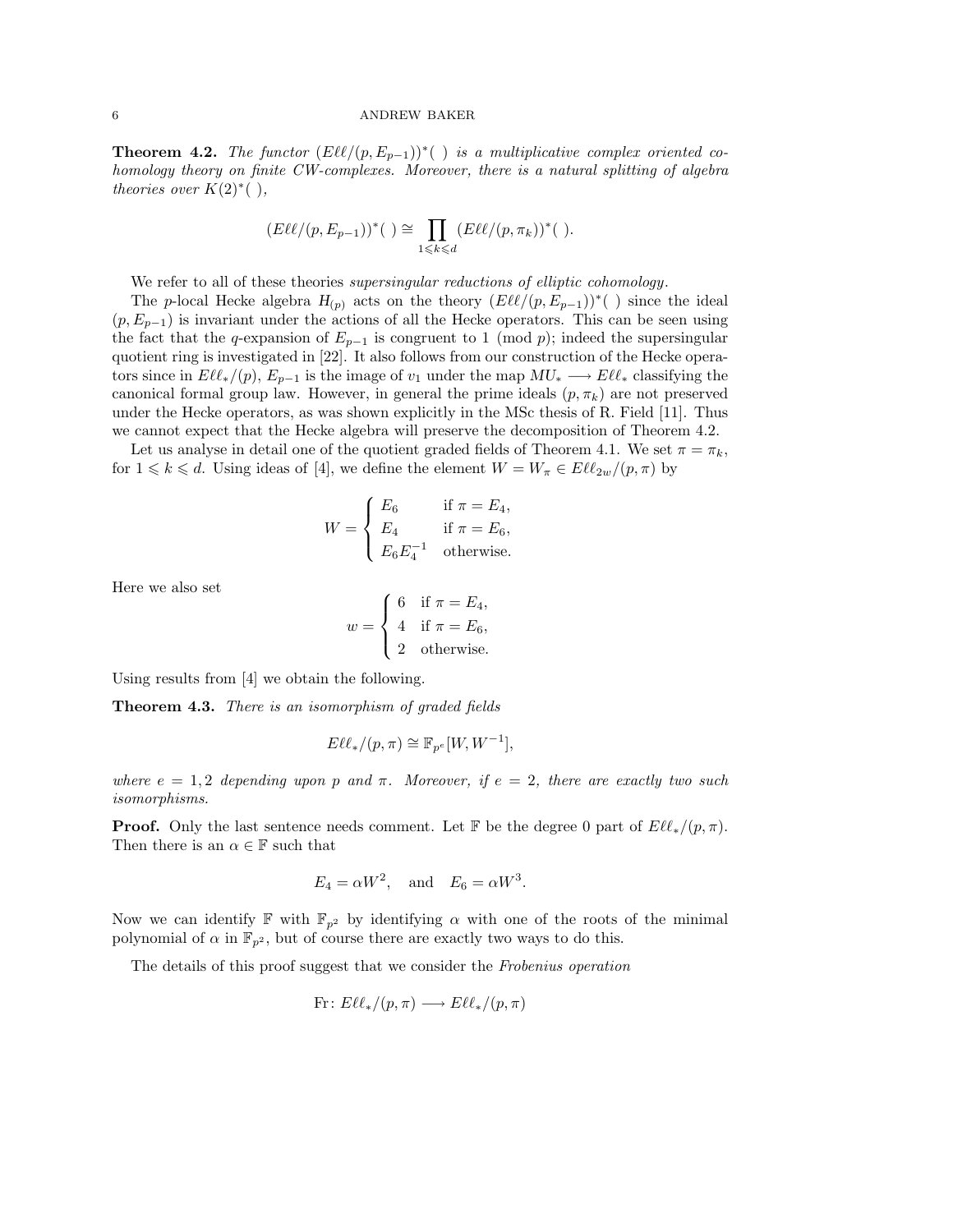defined by

$$
\text{Fr}(F) = F^{(p)} = F^p W^{(p-1) \text{ wt } F/2}
$$

,

which agrees with the usual Frobenius operation Fr on F.

We also recall a formula that holds in connection with the homomorphism

$$
h_2: K(2)_* = \mathbb{F}_p[v_2, v_2^{-1}] \longrightarrow E\ell\ell_*/(p, E_{p-1}),
$$

and in which  $\left(\frac{-1}{2}\right)$ p  $\mathbf{r}$ is a Legendre symbol.

**Theorem 4.4.** In  $E\ell\ell_*/(p, E_{p-1})$  we have the relation

$$
h_2(v_2) = \left(\frac{-1}{p}\right) \Delta^{(p^2-1)/12}.
$$

Now we can tensor the field  $E\ell\ell_*/(p,\pi)$  with the Galois field  $\mathbb{F}_{p^2}$ , and obtain a homomorphism

$$
\mathbb{F}_{p^2}\otimes K(2)_*\xrightarrow{1\otimes h_2} \mathbb{F}_{p^2}\otimes E\ell\ell_*/(p,\pi).
$$

Notice that the target is either

$$
\mathbb{F}_{p^2}[W, W^{-1}] \quad \text{if } e = 1,
$$

or

$$
\mathbb{F}_{p^2}[W, W^{-1}] \times \mathbb{F}_{p^2}[W, W^{-1}] \quad \text{if } e = 2,
$$

and the latter has an action of the Galois group

$$
G_2 = \text{Gal}(\mathbb{F}_{p^2}/\mathbb{F}_p) \cong \mathbb{Z}/2,
$$

generated by the Frobenius map Fr which interchanges the factors. But by Theorem 4.4, the composite

$$
h'_2
$$
:  $K(2)_*$   $\xrightarrow{\text{incl}} \mathbb{F}_{p^2} \otimes K(2)_*$   $\xrightarrow{1 \otimes h_2} \mathbb{F}_{p^2} \otimes E\ell\ell_*/(p,\pi)$ 

is invariant under this action of  $G_2$ .

We can consider the natural transformation of cohomology theories

$$
(E\ell\ell/(p,\pi))^*(\ ) \longrightarrow \mathbb{F}_{p^2} \otimes (E\ell\ell/(p,\pi))^*(\ )
$$

and observe that the natural orientation (coming form  $K(2)^*$  ()) is invariant under the action of the group  $G_2$  acting via the coefficients. The (strict) automorphism group of the corresponding formal group law over the ring  $(E\ell\ell/(p,\pi))_*$  now acts as a group of multiplicative stable operations which are Galois invariant in the sense that

$$
\text{Fr}(\overline{\theta}(t)) = (\overline{\text{Fr}\theta})(\text{Fr}(t)).
$$

Here we recall that the group of strict automorphisms of  $F^{K(2)}$  is the group of units  $\theta \in \mathbb{D}_2$ (a certain central division algebra over  $\mathbb{Q}_p$  of dimension 4) satisfying

 $|\theta|_p \leqslant 1$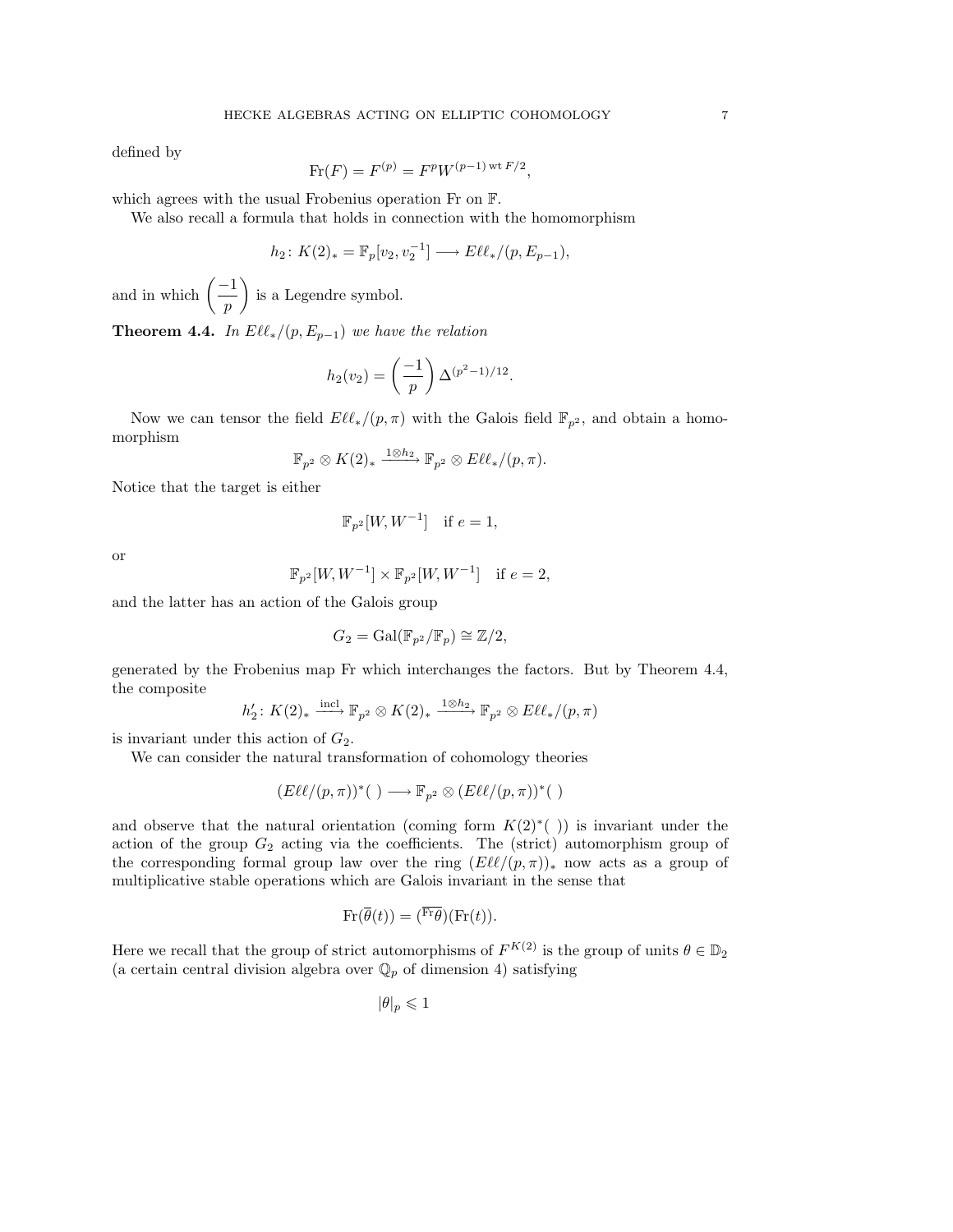and

$$
|1-\theta|_p<1,
$$

with  $\text{Fr}\theta = S\theta S^{-1}$  where  $S \in \mathbb{D}_2$  satisfies  $S^2 = p$ . This is all explained in Ravenel's book [21]. We denote this group of strict automorphisms by  $\mathbb{S}_2$ . Using the subgroup  $\widetilde{\mathbb{S}}_2 \leqslant \mathbb{D}_2^{\times}$ generated by  $\mathbb{S}_2$  together with the central element  $S^2 = p$ , we can form the double coset space  $\langle p \rangle \langle \tilde{S}_2 / \langle p \rangle$ . Then the associated Hecke algebra  $\mathbb{Z}_p[\langle p \rangle \langle \tilde{S}_2 / \langle p \rangle]$  acts continuously upon

$$
^{Fr}(\mathbb{F}_{p^2} \otimes E\ell\ell/(p,\pi))^*(\ ) \cong (E\ell\ell/(p,\pi))^*(\ ).
$$

Hence we can form the twisted Hecke algebra

$$
(\mathbb{F}_{p^2} \otimes E\ell\ell/(p,\pi)_*)^{\langle p \rangle} \left\{ \langle p \rangle \backslash \widetilde{\mathbb{S}}_2/\langle p \rangle \right\}
$$

and this acts continuously upon  $(E\ell\ell/(p,\pi))^*$  ().

#### **REFERENCES**

- [1] J. F. Adams, Stable Homotopy and Generalised Homology, University of Chicago Press, 1974.
- [2] A. Baker, *Hecke operators as operations in elliptic cohomology*, J. Pure and Applied Alg. **63** (1990), 1-11.
- [3] A. Baker, Elliptic cohomology, p-adic modular forms and Atkin's operator  $U_p$ , Contemp. Math. 96 (1989), 33–38.
- [4] A. Baker, On the homotopy type of the spectrum representing elliptic cohomology, Proc. Amer. Math. Soc. 107 (1989), 537–48.
- [5] A. Baker, Elliptic genera of level N and elliptic cohomology, Jour. Lond. Math. Soc. 49 (1994), 581–93.
- [6] A. Baker, Operations and cooperations in elliptic cohomology, Part I: Generalized modular forms and the cooperation algebra, New York J. Math. 1 (1995), 39–74.
- [7] A. Baker, Operations and cooperations in elliptic cohomology, Part II: Twisted Hecke algebras and stable operations, in preparation.
- [8] A. Baker, On the Adams E<sub>2</sub>-term for elliptic cohomology, Glasgow University Mathematics Department preprint 97/15.
- [9] A. Baker, Hecke operations and the Adams E<sub>2</sub>-term based on elliptic cohomology, Glasgow University Mathematics Department preprint no. 97/22.
- [10] A. Baker & U. Würgler, Liftings of formal group laws and the Artinian completion of  $v_n^{-1}BP$ , Proc. Camb. Phil. Soc. 106 (1989), 511–30.
- [11] R. Field, *Hecke Operators on Quotients of the Ring of Modular Forms of Level 1*, MSc thesis, Manchester University, 1991.
- [12] J. Igusa, On the transformation theory of elliptic functions, Amer. J. Math. 81 (1959), 436–52.
- [13] J. Igusa, On the algebraic theory of elliptic modular functions, J. Math. Soc. Japan 20 (1968), 96–106. [14] N. Katz, p-adic properties of modular schemes and modular forms, Lecture Notes in Mathematics 350 (1973), 69-190.
- [15] N. Koblitz, *Elliptic Curves and Modular Forms*, Springer-Verlag, 1984.
- [16] A. Krieg, *Hecke algebras*, Mem. Amer. Math. Soc. 87 No. 435 (1990).
- [17] P. S. Landweber, Elliptic cohomology and modular forms, Lecture Notes in Mathematics 1326 (1988), 55–68.
- [18] P. S. Landweber, Supersingular elliptic curves and congruences for Legendre polynomials, Lecture Notes in Mathematics 1326 (1988), 69–93.
- [19] P. S. Landweber, D. C. Ravenel & R. E. Stong, Periodic cohomology theories defined by elliptic curves, Contemp. Math. 181 (1995), 317–337.
- [20] H. Matsumura, Commutative Ring Theory, Cambridge University Press, 1986.